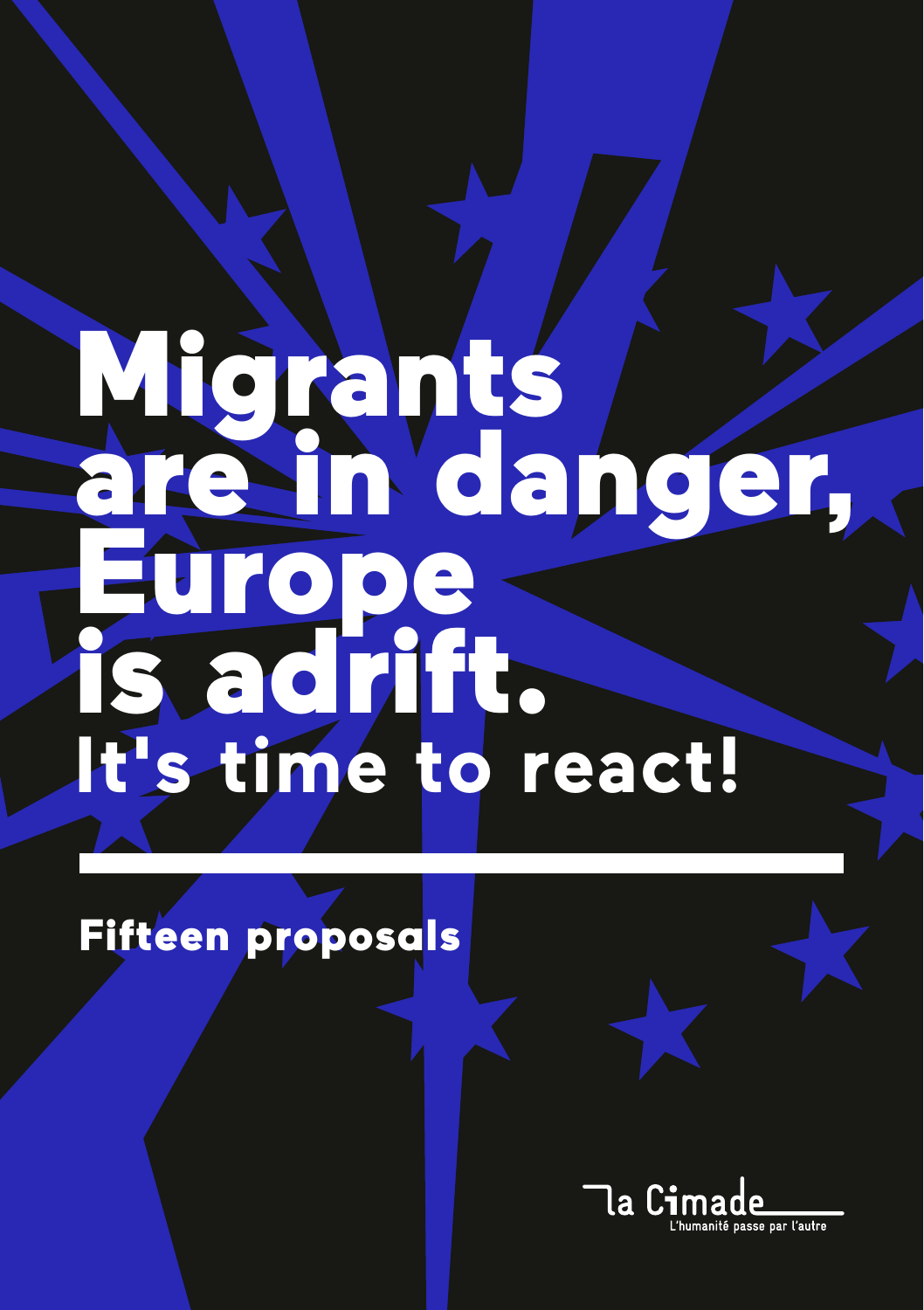

# Fifteen Proposals for European migration policies that respect migrants' rights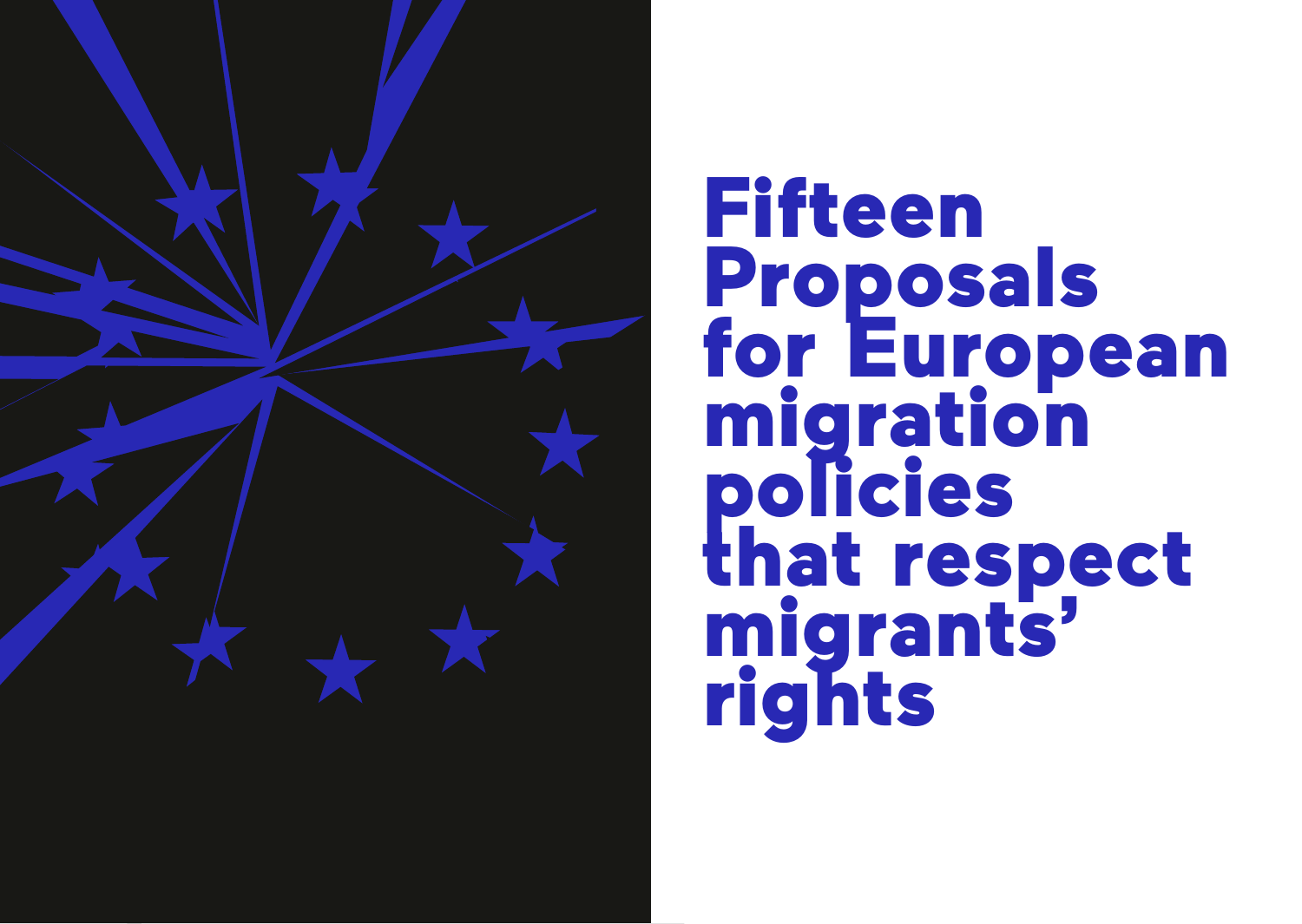La Cimade is calling for a break with current migration policies. EU policies must be based upon the respect of migrants' fundamental rights, and upon equality of access to those rights.

This call is consistent with the history and common values of the EU, as established by the Lisbon Treaty and the EU Charter of Fundamental Rights, and also with the commitments the EU and its Member States have made to the respect of human rights by signing various international agreements.

The context of rising xenophobia and bigotry in the EU Member States endangers the common values gradually adopted by the EU. With economic crisis and austerity that make European citizens worry about their own future, public opinion is more sensitive to rhetorics that stigmatise foreigners. The EU should work to break down those fears and ease tensions by recognising the positive side of immigration. It does have the means to transform migration into an opportunity for both migrants and their countries of origin and the EU. It can create the tools necessary to defend rights, as the Charter of Fundamental Rights and some directives granting certain rights to migrants, even if only to a limited number of categories.

Current policies, focused on security concerns and symbolised by Frontex, have taken precedence over the protection of migrants' rights. The EU has concentrated its efforts and ressources on the fight against "illegal" immigration and border control<sup>1</sup>, instead of on an active immigration and integration policy. The drownings in the Mediterranean Sea of 2013 are one of the consequences of these policies. The possibilities of entering the EU "legally" being more and more restricted, migrants have to resort to networks of people traffickers and ever more dangerous routes.

## For a European Parliament committed to fundamental rights

**The Lisbon Treaty has reinforced the powers of the European Parliament, especially its right to take political initiatives and its role as co-legislator. Ensuring the respect of fundamental rights is also one of its duties as specified in the Lisbon Treaty and article 36 of the European Parliament's internal rules.** 

**Members of the European Parliament (MEPs) are therefore important players in EU migration policies, accountable for the consequences of those policies on migrants' rights. They must use their prerogatives to ensure that EU policies are founded on the respect of fundamental rights, but also upon the solidarity between Member States, so they share responsibility for receiving migrants. The European Parliament must also attend to improving links between civil society and the making of European policy.**

#### La Cimade calls upon the European Parliament to:

1. Introduce, through its role as co-legislator, safeguards for the respect and protection of fundamental rights into all European legislative texts which affect migrants.

Make sure that the protection of migrants' fundamental rights and the equality of rights are at the centre of political guidelines for asylum and migration.

2. Continue to support unconditionally the draft treaty regarding the accession of the EU to the European Human Rights Convention, by encouraging EU Member States and their national parliaments to ratify this agreement.

1. François Crépeau, UN Special Rapporteur on Migrants' Human Rights, shares this opinion in his memoir of April 2013 "The management of the EU's external borders and its impact on migrants' human rights".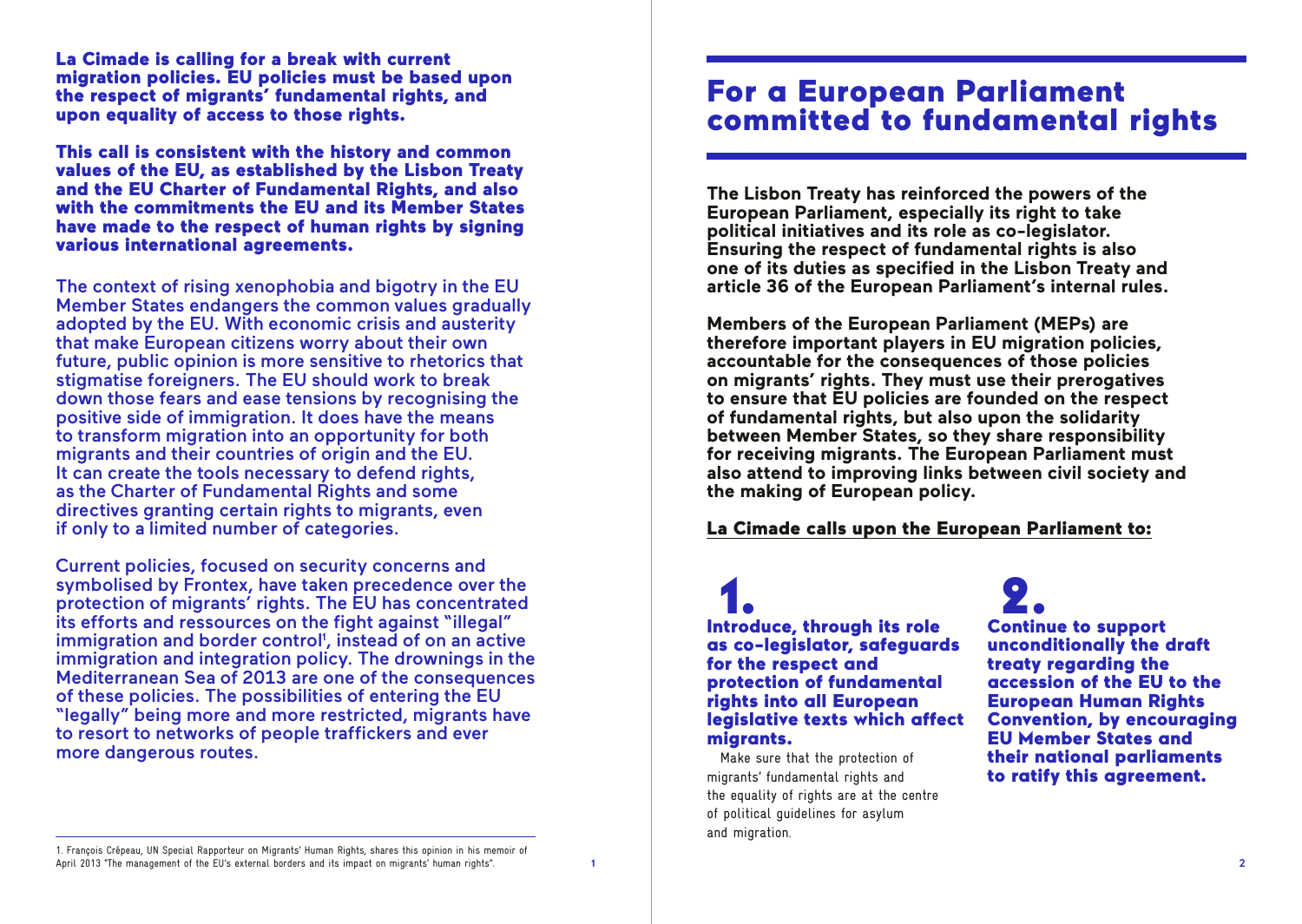### For a more open EU that respects the right to mobility for all

**EU policies must respect the right to mobility for all. This right, which includes freedom of movement and settlement, must prevail for all and not just a privileged few, all the more because current migratory movements are one of the consequences of worldwide unrest in which the EU has its responsibility. The EU has thus a duty to welcome and to solidarity. The right to mobility must not be restricted by abusive border control. In the same way visa policies must facilitate and not restrict this right.**

**The proliferation of biometric databases to control the EU borders raises many questions. Costly and ineffective, the existence of those systems entails risks of violations of fundamental rights, such as the protection of personal data. Their principal beneficiaries are the security and defence industries.**

**Just as the UN Special Rapporteur on Migrants' Human Rights recommends, the EU must "acknowledge that it is impossible to close [its] borders" and "consider the opening of a larger number of migratory routes, including for low-skilled workers […] which would help to reduce the number of illegal border crossings and the trafficking of migrants". The EU must break with its lockdown logic and migrant selection strategies, which bring about violations of rights, are an impediment to the right to mobility and violate the principle of nonrefoulement2. This repressive and security-driven logic, embodied by the Frontex agency, poses real problems for the respect of human rights, as specifically** 

**highlighted by the Parliamentary Assembly3 and the Council of Europe Commissioner for Human Rights4.**

**The EU's cooperation with migrants' countries of origin and transit should always be clear and open, through truly equal partnerships which protect migrants' rights. The aim of this cooperation must not be to stop migration to Europe by appointing neighbouring and transit countries as the border guards of the EU. In the same way, official development assistance must not be used to regulate migratory flows.** 

### La Cimade requests Members of the European parliament to:

## 3. Defend a visa policy which facilitates the exercise of the right to mobility for all.

– Use their right of political initiative to push the European Commission to submit a legislative proposal to widen the legal ways to access the EU territory.

– Request the European Commission to check if procedural guarantees provided by the Community Code on Visas are actually enforced in each member state (visa refusal motivation, time limit to answer, list of supporting documents, specification of ways and deadlines for appeal).

– Highlight the denaturation of existing visa policies and abusive applications by certain European consulates, especially by making sure that visa costs are not used as a deterrent measure.

### 4. Question the growing place of biometrics and the filing of foreigners' data in the EU border control policy.

– By opposing the establishment of the "Smart Borders" programmes proposed by the European Commission.

– By monitoring the use of the Visa Information System (VIS) and asking for it to be suspended if there is a risk it could be abused or misused for repressive action. Other databases and filing systems (SIS, Eurodac) must be monitored the same way.

<sup>2.</sup> In 2012 the European Court of Human Rights has condemned Italy for violating this right by detaining Hirsi Jamaa.

<sup>3.</sup> Resolution 1932 (2013) of the Parliamentary Assembly of the Council of Europe: "Frontex: Responsabilities in the matter of Human Rights".

<sup>3</sup> 4 Rights observes that EU border control policies harm human rights. 4. In his memoir "The Right to leave a Country", published in November 2013, the Commissioner for Human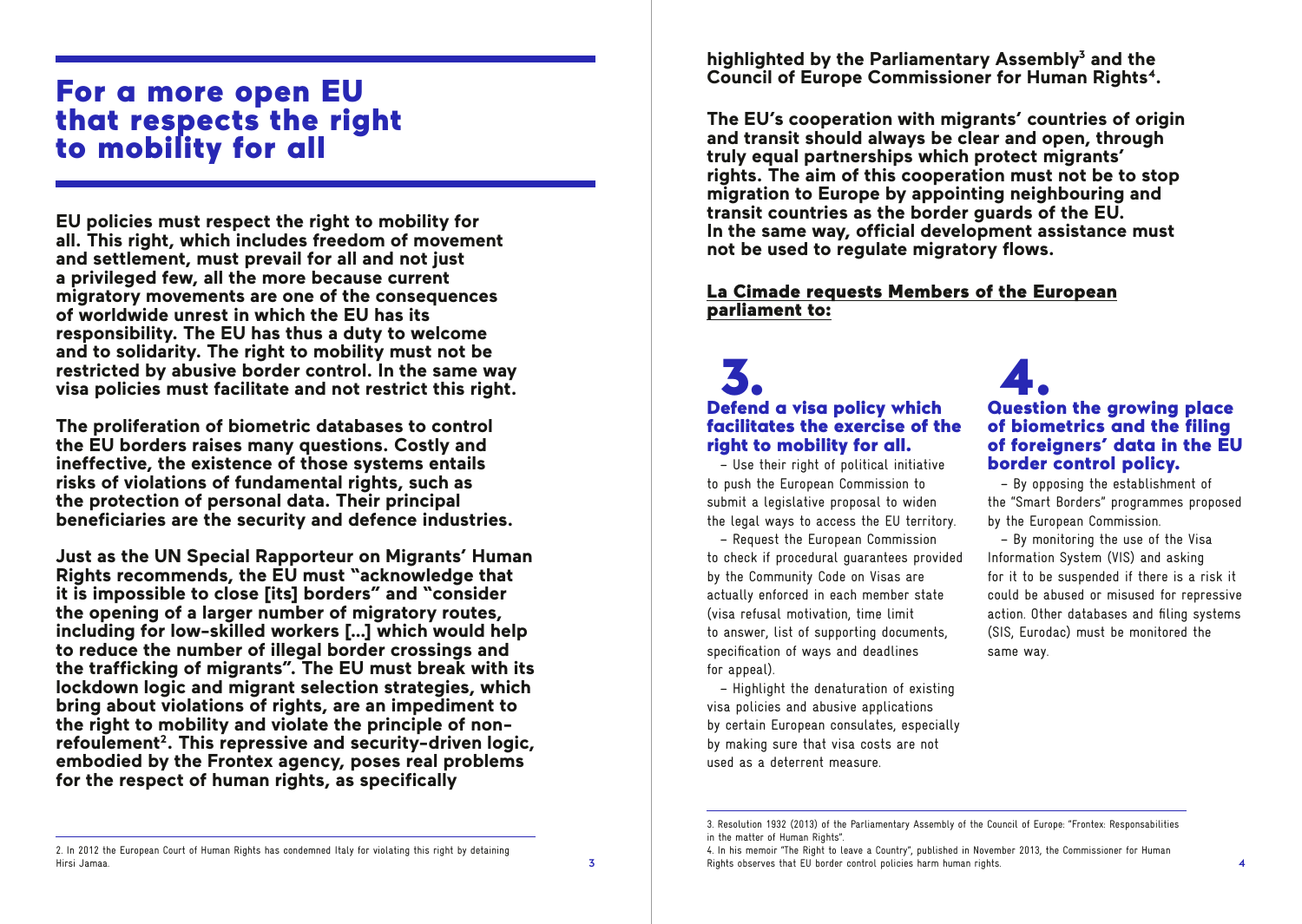### 5. Ensure the strict respect of the fundamental right to freedom of movement.

– La Cimade blames the new rules in the Schengen area which allow a temporary reintroduction of internal border controls in exceptional circumstances. The European Parliament must very closely monitor the enforcement of those rules to prevent abuse.

– Request the creation of an evaluation and sanction mechanism for controls at internal borders of the Schengen area, when they are not made in exceptional circumstances (like the systematic racial profiling at some French borders).

### 6. Request the stopping of all Frontex operations and the closing of this agency, as its missions are not compatible with the respect of fundamental rights, a fact that has already been exposed by civil society. In anticipation of this, without delay:

– Make a full and independent assessment of Frontex's activities since its creation, specifically regarding the respect of fundamental rights and the financial costs. The assessment must include the fundamental rights strategy put in place by Frontex and the cooperation agreements signed with third countries.

– Monitor land and sea operations coordinated by Frontex without restrictions and ask for their suspension (including joint return flights) in case of risk of, or confirmed, violation of rights.

– Request the creation of a complaint/ appeal mechanism in case of individual violation of rights in the framework of Frontex activities.

### 7. Advocate a different cooperation with third countries, peer to peer, questioning the readmission agreements and partnerships for mobility, and putting an end to the instrumentalisation of official development assistance.

Regarding readmission agreements:

– Require an actual right to democratic scrutiny: agreements must be discussed in national parliaments as well as in the European Parliament pending negotiations and until their final adoption.

– Request to cut the link between negotiations on readmission agreements on one hand and development policies and visa facilities on the other, in order to ensure balanced negotiations.

– Request the introduction, into agreements that have already been signed, of guarantees in favour of persons to be sent back, especially of persons to be sent back to transit countries (appeal mechanisms, suspension of the agreement if the country does not respect fundamental rights, etc.).

– Not to sign new agreements, as long as existing agreements do not guarantee human rights.

#### Regarding partnerships for mobility:

– Request a right to oversee the contents and the conclusion of those partnerships.

– Request the exclusion of the readmission clause. There should be no subordination of any agreement on mobility to questions of border control. And agreements on mobility should not be limited to just a few rules on short term visa facilities.

### For an EU that welcomes and protects, breaking with forced expulsions and detention

**The EU asylum policy must be based on the strict respect of the Geneva Convention on refugees. Priority must be given to the protection of people forced to flee persecutions and violation of human rights that are engendered by global disorders. Asylum seekers must be considered as presumed refugees instead of suspects and should be granted the social, economic and cultural rights foreseen in the Convention. They should not be detained. The EU must also ensure the strict enforcement of the non-refoulement principle which forbids expelling people to places where their life and freedoms could be threatened (some Frontex operations violate this principle).** 

**Furthermore, asylum seekers should be granted the possibility to choose their host country when they look for protection in Europe, in order to take into account the reality of their family and cultural ties. Finally, the EU asylum policy should be based on solidarity between Member States to ensure proper reception of people in need of protection. The reception of Syrian refugees illustrates the weaknesses of the EU asylum policy, in particular the lack of solidarity. The new regulations and directives passed in June 2013 do not solve these weaknesses. Whereas 3 million refugees**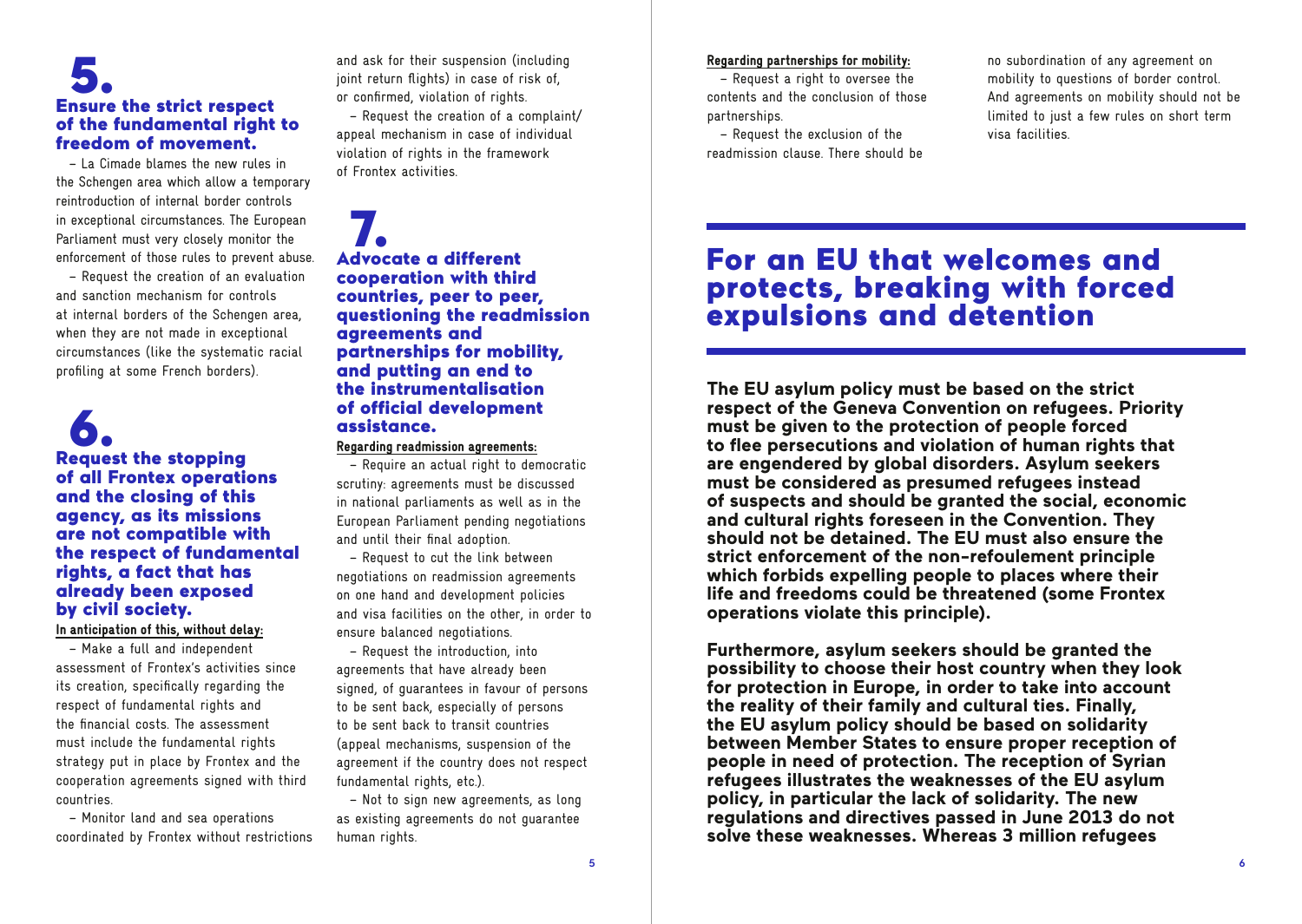**stay in neighboring countries, Europe only registered 32 000 requests in the first 9 month of 2013.** 

**The adoption of the Return Directive in 2008 and its wrong transposition in some Member States have institutionalised the detention of migrant people including children and families. Camps for foreigners have multiplied on the European territory these last years (393 camps identified by "Close the camps" project) but also in neighbour countries, under the EU influence. The EU and its Member States must break with this policy of forced expulsions and detention, which is costly, has little efficiency and is incompatible with the respect of fundamental rights. The first and true alternative is to be set beforehand this traumatising step of migration paths. Only a policy putting at its core the respect of fundamental rights, the right to mobility, the right to asylum, ensuring an actual right of residence and equality of rights, will prevent massive expulsions and detention.** 

**The EU must also be particularly careful to the most vulnerable migrant people, such as unaccompanied minors, young adults, victims of violence or human trafficking, children and families as well as seriously ill persons, while developing and implementing its policies.** 

#### La Cimade asks Members of the European Parliament to:

8. React to and act against the failures of the EU asylum policy and the Member States' asylum systems.

– By asking for a revision of the directive 2001/55/EC establishing a temporary protection in the event of a mass influx of displaced persons in order to ease its implementation;

– By asking for a modification of the Community Code on Visas in order

to suppress the possibility of a national list making compulsory airport transit visa to certain third-country nationals in "urgent cases of mass influx of illegal immigrants", which actually hides a hindrance to asylum right;

– By reinforcing the control and alarm mechanisms against the systemic failures of the Member States' asylum systems;

– By forbidding the detention of asylum seekers.

**9.**<br>Ask for modification of the "Return" directive (2008/115/EC) to abrogate its most problematic provisions. At the same time, a reflection should be launched on the implementation of a new ambitious approach to break with the current policy of forced expulsion and massive detention. The return directive must be changed

#### so that it:

– Guarantee an effective remedy with suspensive effect against expulsion;

– Forbid unconditionally the detention of minor people and implement specific measures to ensure protection from detention and expulsion of vulnerable people, including migrants suffering from serious illness;

– Suppress the entry ban into the EU territory and the systematic registration in the Schengen Information System;

– Detention must not be considered as a punishment measure; its length must be shortened and as short as possible, to be limited to the strictly necessary time for removal;

– Make effective the obligation of less coercive measures than detention (in particular the obligation of a period for voluntary departure).

### 10. Propose to create an EU body in charge of monitoring places of deprivation of liberty (an EU deprivation of liberty supervisor) or encourage the creation of this body in Member States where it does not exist.

The multiplication of EU legislation allowing detention of migrant people, including asylum seekers has induced generalisation of detention and of deprivation of freedom systems, and thus justifies creating such a function.

### For a fair EU

**EU policies must ensure that any person on the EU territory , whatever his administrative status, has real access to justice and procedural rights, as guaranteed by the EU Charter of Fundamental Rights, specifically by its articles 20 (equality), 21 (non-discrimination), 41 (right to a fair administration) and 47 (right to an**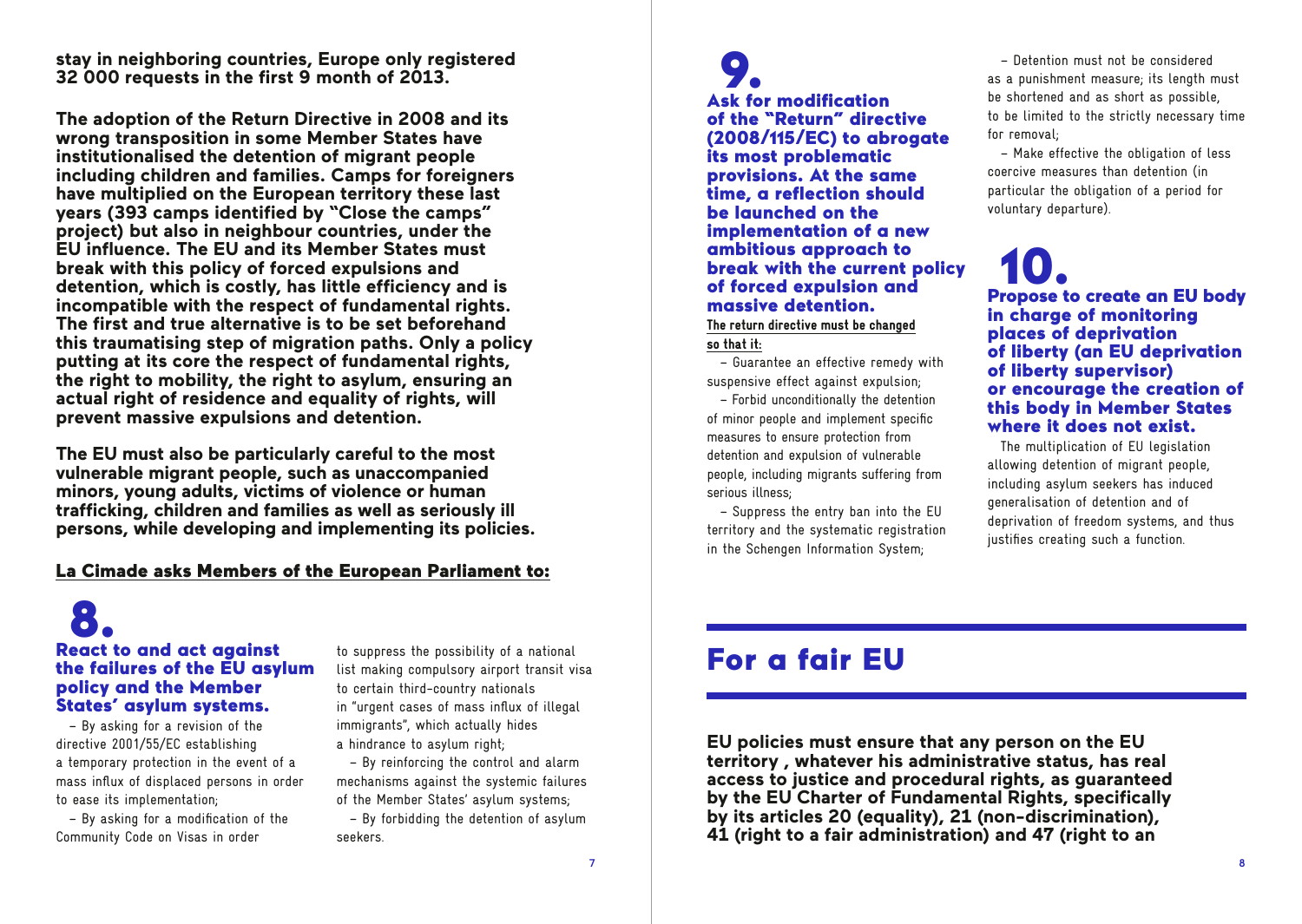**impartial court). There must not be any rules of exception for foreigners. The same law must apply on the whole EU territory, including the EU outermost regions such as Mayotte.**

#### La Cimade requests Members of the European Parliament to:

11. Use their right of initiative to promote the adoption of a coherent and global legislation that guarantees real access to justice for any person living on the EU territory, whatever his status.

This legislation must guarantee access to actual procedural rights, i.e. the right to an effective remedy, access to an impartial court, right to an interpreter and a lawyer, as well as to legal assistance.

### For an EU that refuses xenophobia by promoting equality of rights and harmonious coexistence

**The EU must promote a positive vision of migrations, by promoting equality of rights and coexistence. The construction of coexistence must be based on the principles of equality of rights and duties, of acknowledgment of diversities, of solidarity and of struggle against discriminations and racism.**

**Migrants should not be categorised by status, with different rights attached to each category. They must be considered as individuals possessing rights and to whom status and stability of life are due,** 

**in respect of the elementary principles of coexistence. Guaranteeing those rights favours integration into the host society. To achieve this, the adoption of policies allowing a true right of residence in the Member States, which avoids administrative instability, is necessary.**

**Granting the right to work to migrant people whatever their status is also a factor of integration. Temporary measures that restrict the access to work for certain European citizens, and that apply currently to Croatian citizens (and formerly to Romanians and Bulgarians), are in this view discriminatory. They create lower class European citizens.**

**Also the EU and its Member States must respect the principle of non-discrimination, as established by the Lisbon Treaty, which aims to ensure equal treatment of individuals, whatever their nationality, their race, their ethnic origin or their religion. Stigmatization of Roma people on the EU territory, who do not have access to all their rights, is a breach of this commitment.**

#### La Cimade requests the Members of the European Parliament to:

12.<br>Require the implementation of article 7 of the Lisbon Treaty, taking into account the situation and treatment of foreigners and asylum seekers in certain EU Member States.

This article provides for a mechanism of prevention and sanction in case of violation – or risk of violation – of the common values of the EU, as established by article 1bis of the EU Treaty: respect of human dignity, liberty, democracy, equality, rule of law and respect of human rights, including the rights of minorities.

13. Ensure equality of rights between European citizens and migrants on the European territory, with respect to the Charter of Fundamental Rights.

This Charter establishes a list of rights and liberties, such as respect of private and family life, right to education, to protection of health, to non-discrimination, etc. Under article 36 of its rules of procedure the European Parliament is obliged to respect this Charter and to ensure its application.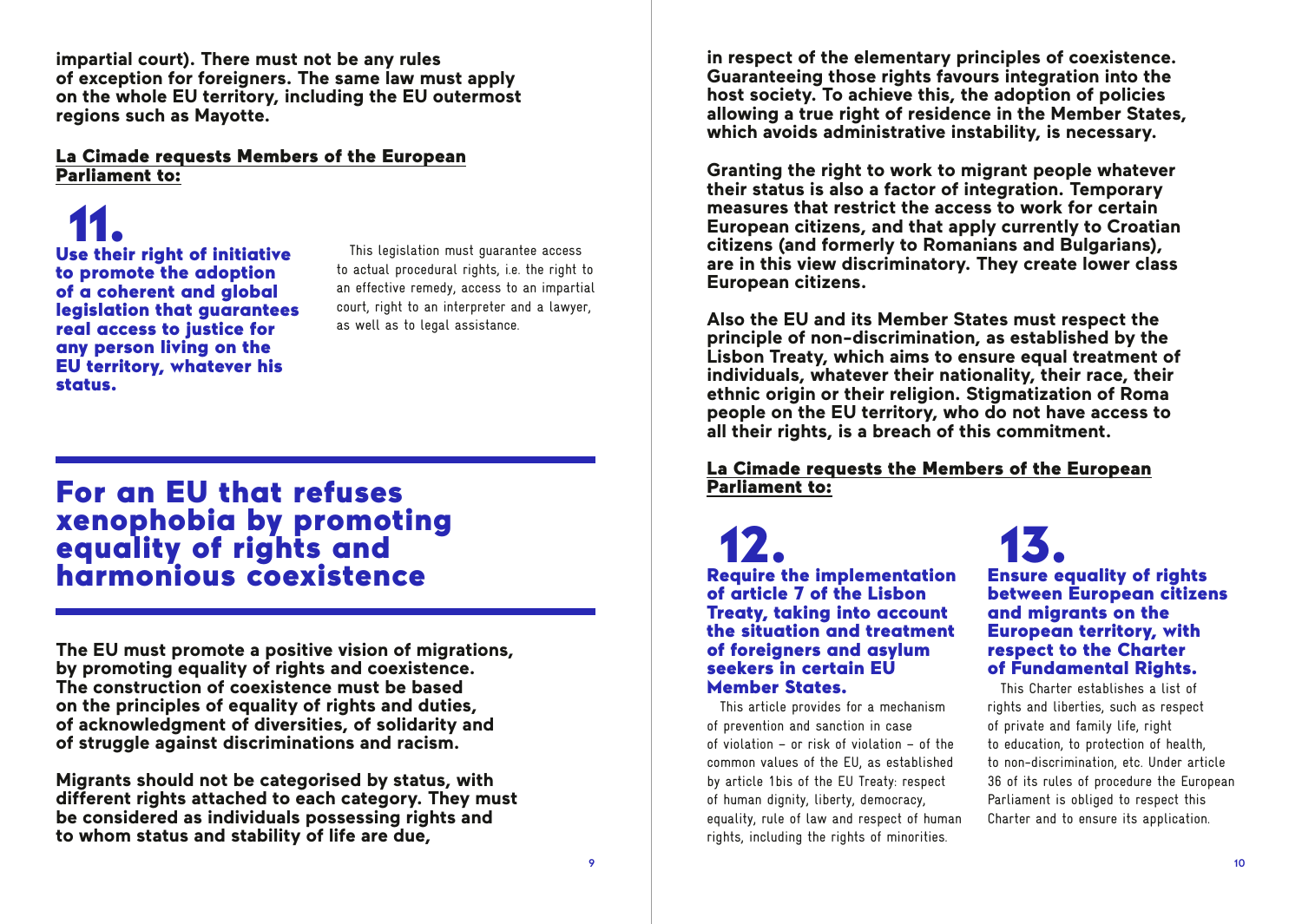14. Adopt a resolution encouraging the EU Member States to associate all residence permits with a right to work and to generalise permanent residence permits to allow administrative stability, excluding residence permits of one year or less.

## 15.

Advocate within the EU institutions the ratification, by the EU Member States, of the United Nations Convention on the protection of the rights of migrant workers and the members of their families.

**La Cimade is an association of active solidarity with migrants, refugees and asylum seekers. With its partners in France and abroad it acts for people's rights and dignity.**

www.lacimade.org